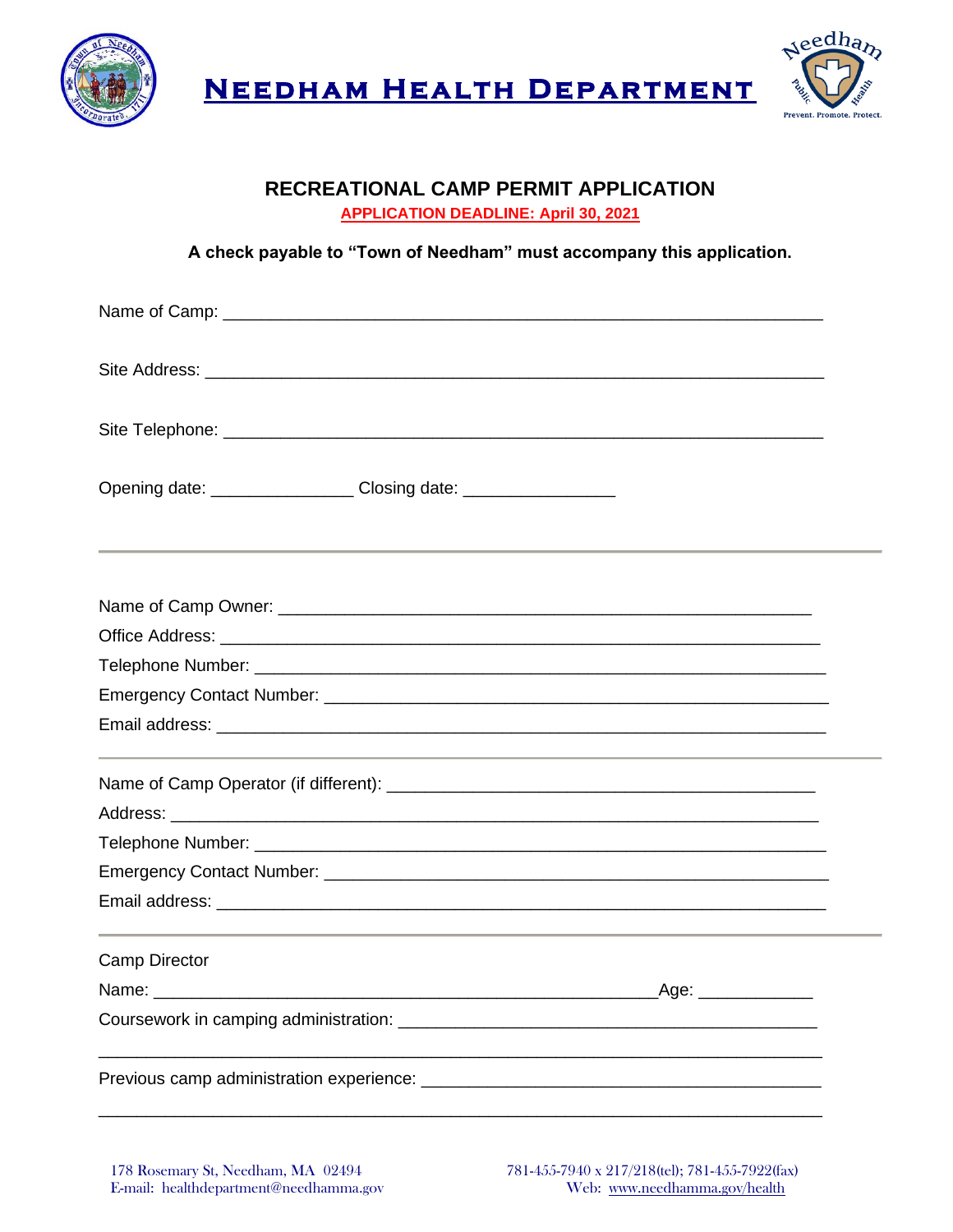| Type of Medical License (must be a physician, nurse practitioner, or physician assistant with pediatric |  |
|---------------------------------------------------------------------------------------------------------|--|
|                                                                                                         |  |
|                                                                                                         |  |

Please list camp sessions in the order of which they occur:

|                  | opening | closing | <b>Hours of</b>  | <b>DAY OR</b>    | # of    | <b>Ages of</b> |
|------------------|---------|---------|------------------|------------------|---------|----------------|
| <b>CAMP NAME</b> | date    | date    | <b>Operation</b> | <b>OVERNIGHT</b> | campers | <b>Campers</b> |
|                  |         |         |                  |                  | per     | per            |
|                  |         |         |                  |                  | session | session        |
| 1.               |         |         |                  |                  |         |                |
|                  |         |         |                  |                  |         |                |
| 2.               |         |         |                  |                  |         |                |
|                  |         |         |                  |                  |         |                |
| 3.               |         |         |                  |                  |         |                |
|                  |         |         |                  |                  |         |                |
| 4.               |         |         |                  |                  |         |                |
|                  |         |         |                  |                  |         |                |

| <b>Swimming Pool:</b> | Yes: | Pool location: |
|-----------------------|------|----------------|
|                       |      |                |

Meals Provided: The Yes:

Bathing Beach: Yes: \_\_\_\_\_\_ Beach location: \_\_\_\_\_\_\_\_

Description of food service: \_\_\_\_\_\_\_\_\_\_\_\_\_\_\_\_\_\_\_\_\_\_\_\_\_\_\_\_\_\_\_\_\_\_

If no food service on site, please describe camper's food source: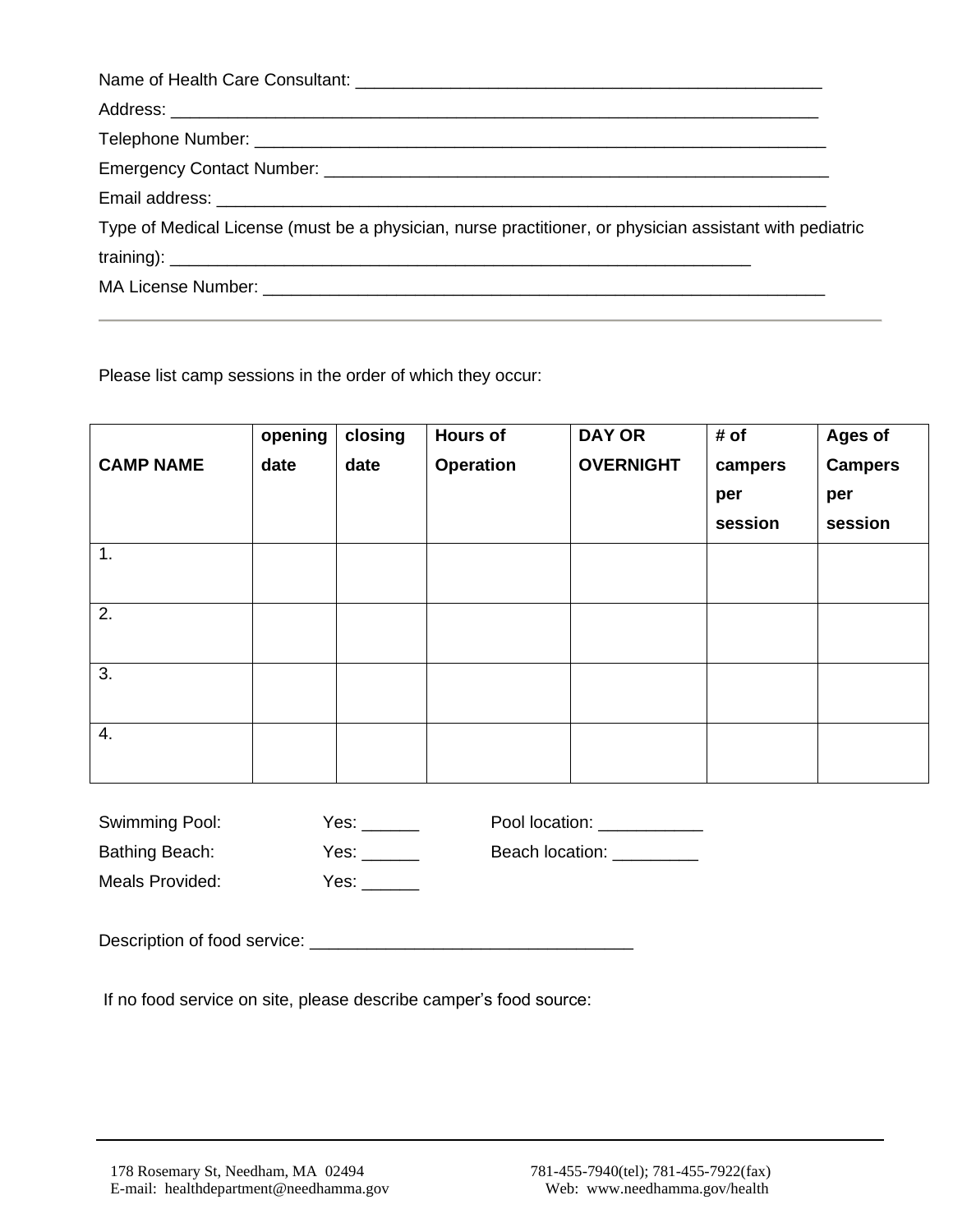| <b>Health Supervisor</b>                                                                |                              |  |  |  |
|-----------------------------------------------------------------------------------------|------------------------------|--|--|--|
|                                                                                         |                              |  |  |  |
| Age: _________________________                                                          |                              |  |  |  |
| Type of Medical License, Registration or Training (See 105 CMR 430.159(C): ____________ |                              |  |  |  |
|                                                                                         |                              |  |  |  |
| <b>Aquatics Director</b>                                                                |                              |  |  |  |
|                                                                                         |                              |  |  |  |
| Age: __________________                                                                 |                              |  |  |  |
|                                                                                         |                              |  |  |  |
| Expiration date: __________________                                                     |                              |  |  |  |
|                                                                                         |                              |  |  |  |
| Expiration date: ____________________                                                   |                              |  |  |  |
|                                                                                         |                              |  |  |  |
| Expiration date: __________________                                                     |                              |  |  |  |
|                                                                                         |                              |  |  |  |
|                                                                                         |                              |  |  |  |
| <b>Horseback Riding Instructor</b>                                                      |                              |  |  |  |
|                                                                                         | Expiration date: ___________ |  |  |  |
| <b>Stable</b>                                                                           |                              |  |  |  |
| Licensed in accordance with MGL CH.111 § 155, 158:                                      | No: $\_\_$                   |  |  |  |

**Attach** the names, ages, applicable current certifications (if any), such as First Aid, and the anticipated role at the camp of all supervisory staff (see below). Use as many pages as necessary to complete this.

Supervisory staff means those persons with the responsibility, authority, and training to provide direct supervision to camper groups. This may include counselors, junior counselors, general activity leaders or other staff who provide supervision to campers without assistance.